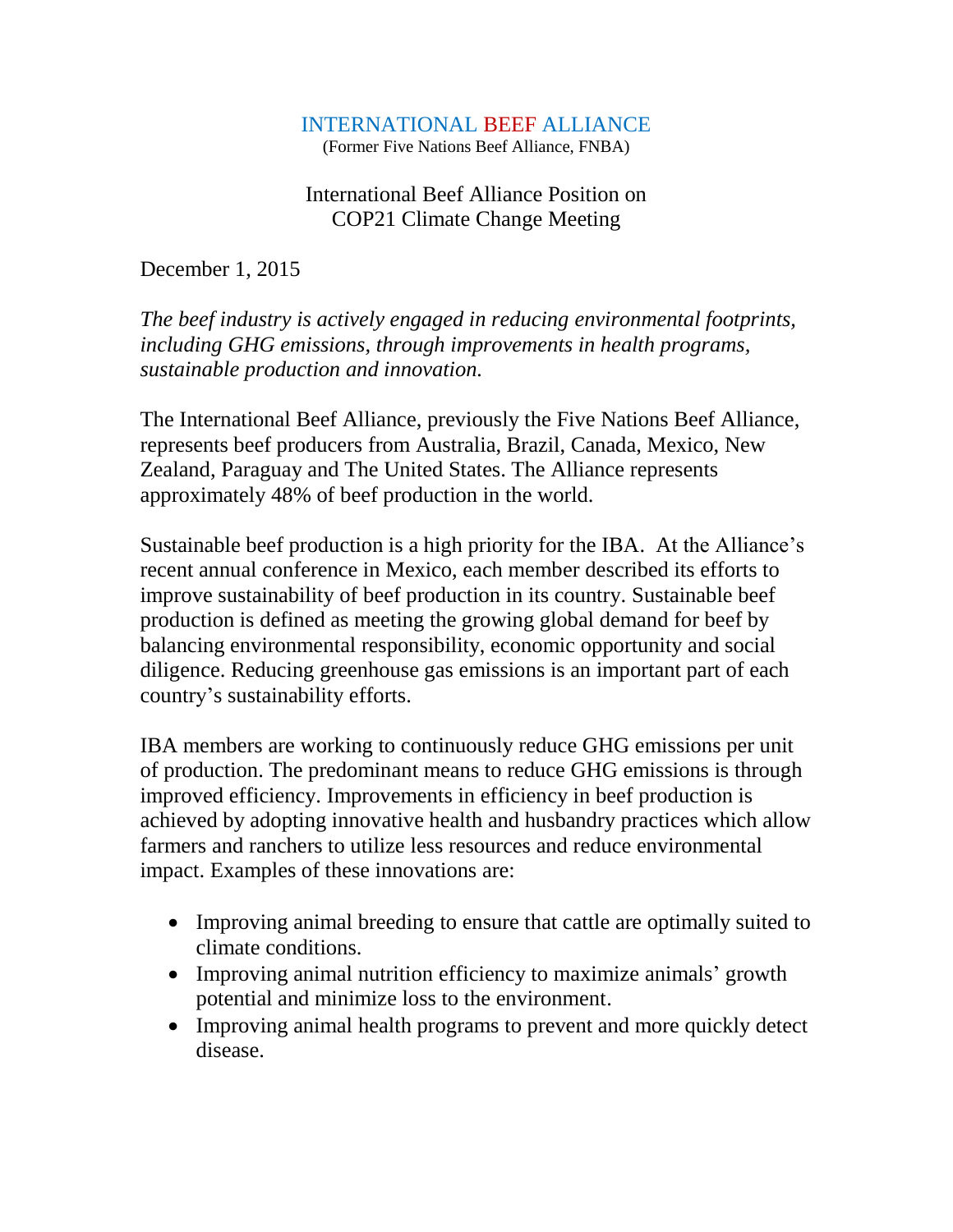- Promoting improved manure management practices to recycle nutrients, reduce dependence on synthetic fertilizer and energy, and enhance profitability.
- Preserving soil health by optimizing grass production, managing grazing land for ruminants, preventing erosion, and avoiding overgrazing. Results in increased carbon assimilation and sequestration.
- Reducing deforestation.
- Utilizing best technologies in beef processing for carcass and plant optimization which optimizes resources and reduces use of water and energy.

Members of the International Beef Alliance are actively engaged in a multitude of activities to reduce the environmental footprint of beef production and optimize the ecosystem services delivered from these agricultural landscapes.

Examples include multi-stakeholder beef sustainability roundtables that have been started with the mission to advance continuous improvement in sustainability of the global beef value chain through leadership, science and multi-stakeholder engagement and collaboration. In addition to the Global Roundtable for Sustainable Beef, national roundtables exist in Brazil, Canada and the US. Through these regional efforts, the entire value chain from birth of the animal to retail works together to improve the overall sustainability of beef, which includes the reduction of greenhouse gases.

Cattle are necessary for nutrition security, diversity to diets, and to the viability of many rural communities who depend on the beef industry. Beef is nutrient-rich and energy-dense, and is an excellent source of protein, vitamins and key micronutrients. Healthy, balanced, diversified diets are crucial to addressing the multiple challenges of malnutrition, which include wasting, stunting, obesity, and anaemia.

Cattle also produce important by-products: renewable energy, fiber, medicines and manure to maintain soil fertility, reducing the need for synthetic fertilizers.

The IBA is consistently working to further improve the sustainability of beef production. Mexico is expected to launch a national roundtable on sustainable beef in the near future. Additionally, each country works to